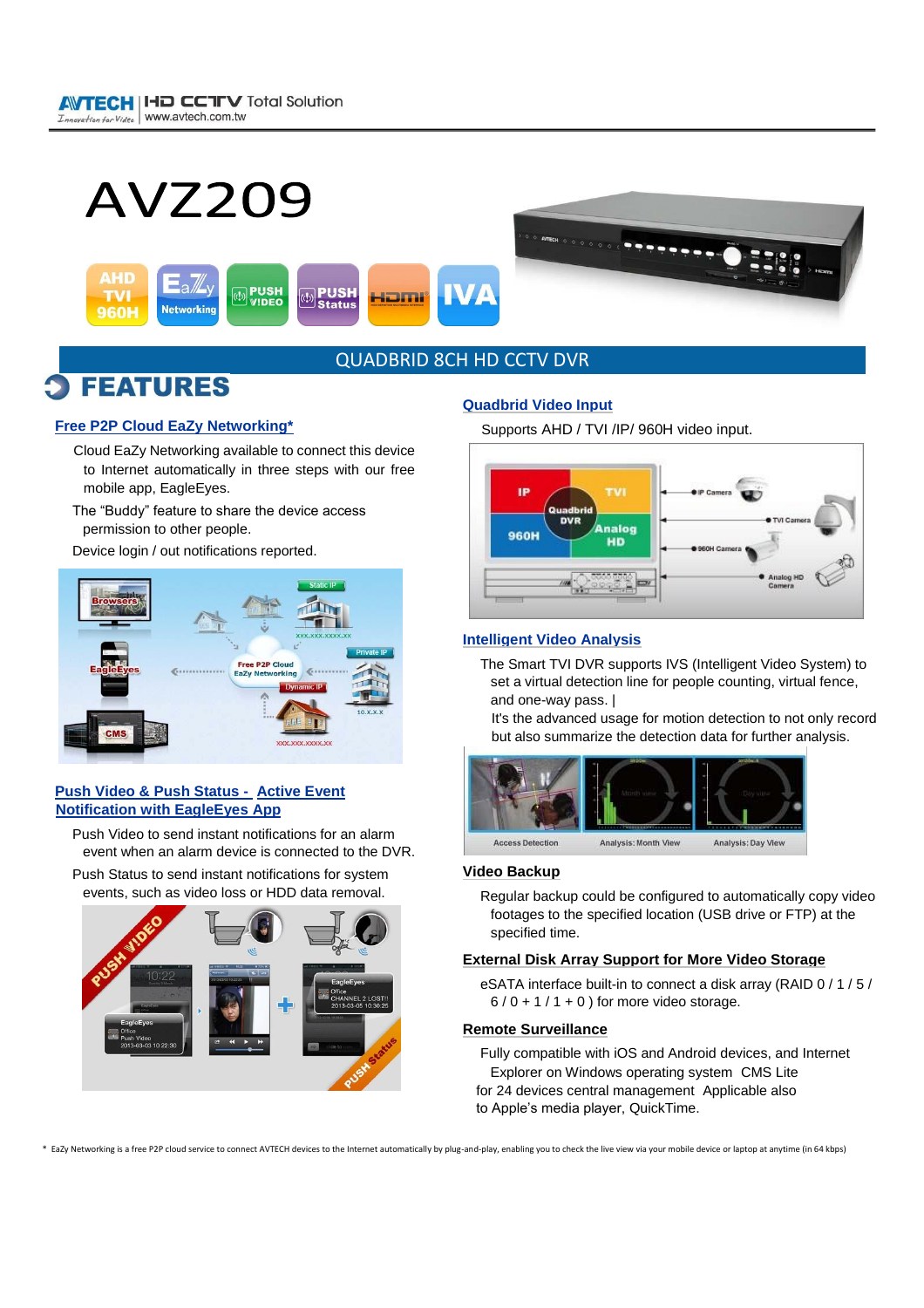| Video                                                 |             |                                                                                     |  |
|-------------------------------------------------------|-------------|-------------------------------------------------------------------------------------|--|
| Video System                                          |             | NTSC / PAL (auto detection)                                                         |  |
| Video Compression Format                              |             | H.264                                                                               |  |
| Video Signal                                          |             | AHD / TVI /IP/ 960H                                                                 |  |
| Video Input (Composite video signal 1 Vp-p 75<br>BNC) |             | 8 channels (AHD / TVI /IP/ 960H)                                                    |  |
| Video Output<br><b>BNC</b>                            |             | <b>YES</b>                                                                          |  |
|                                                       | <b>VGA</b>  | <b>YES</b>                                                                          |  |
|                                                       | <b>HDMI</b> | <b>YES</b>                                                                          |  |
| Record & Backup                                       | $\Omega$    |                                                                                     |  |
|                                                       |             |                                                                                     |  |
| Maximum Recording Rate                                | 1080P       | 1920 x 1080 pixels with 120 IPS                                                     |  |
|                                                       | 720P        | 1280 x 720 pixels with 240 IPS                                                      |  |
|                                                       | QHD         | 960 x 540 pixels with 240 IPS                                                       |  |
|                                                       | Frame       | 704x480 pixels with 240 IPS <ntsc> / 704x576 pixels with 200 IPS <pal></pal></ntsc> |  |
|                                                       |             | 704x240 pixels with 240 IPS <ntsc> / 704x288 pixels with 200 IPS <pal></pal></ntsc> |  |
|                                                       | Field       | 352x240 pixels with 240 IPS <ntsc> / 352x288 pixels with 200 IPS <pal></pal></ntsc> |  |
| <b>Recording Mode</b>                                 | <b>CIF</b>  | Manual / Timer / Motion / Remote                                                    |  |
| Pre-alarm Recording                                   |             | <b>YES</b>                                                                          |  |
|                                                       |             |                                                                                     |  |
| Playback Channel                                      |             | 8CH                                                                                 |  |
| Quick Search                                          |             | Time / Motion search mode                                                           |  |
| <b>Backup Device</b>                                  |             | USB 2.0 drive / Network<br><b>YES</b>                                               |  |
| Regular Backup<br><b>Audio</b>                        |             |                                                                                     |  |
|                                                       |             |                                                                                     |  |
| Audio Input                                           |             | 4 audio input                                                                       |  |
| Audio Output                                          |             | 2 audio output (Mono)                                                               |  |
| General                                               |             |                                                                                     |  |
| Hard Disk Storage**                                   |             | Up to 3 SATA HDDs                                                                   |  |
| <b>SATA</b> Interface                                 |             | <b>YES</b>                                                                          |  |
| eSATA Interface                                       |             | <b>YES</b>                                                                          |  |
| Image Quality Setting                                 |             | SUPER BEST / BEST / HIGH / NORMAL                                                   |  |
| <b>USB Mouse Control</b>                              |             | <b>YES</b>                                                                          |  |
| <b>Motion Detection Area</b>                          |             | 16 x 12 grids per channel                                                           |  |
| <b>Motion Detection Sensitivity</b>                   |             | 3 adjustable parameters for accurate detection                                      |  |
| <b>Event Notification</b>                             |             | Push Video / Push Status / FTP / E-Mail                                             |  |
| Picture Zoom                                          |             | 2X digital zoom                                                                     |  |
| PTZ Control                                           |             | <b>YES</b>                                                                          |  |
| Alarm I/O                                             |             | 8 inputs, 1 output                                                                  |  |
| <b>RS485</b>                                          |             | <b>YES</b>                                                                          |  |
| <b>IR Remote Control</b>                              |             | YES (IR receiver built-in)                                                          |  |
| Key Lock (Password Protection)                        |             | <b>YES</b>                                                                          |  |
| User Level                                            |             | 4 user levels for different access privilege                                        |  |
| Video Loss Detection                                  |             | <b>YES</b>                                                                          |  |
| Camera Title                                          |             | Supports up to 25 letters                                                           |  |
| Video Adjustable                                      |             | Hue / Saturation / Contrast / Brightness                                            |  |
| Date Display Format                                   |             | YY/MM/DD, DD/MM/YY & MM/DD/YY                                                       |  |
| Daylight Saving                                       |             | <b>YES</b>                                                                          |  |
| Power Source (10%)                                    |             | DC19V / 3.42A                                                                       |  |
| <b>Operating Temperature</b>                          |             | $~10$ (50 $~104$ )<br>10                                                            |  |
| <b>Operating Humidity</b>                             |             | $10\% - 85\%$                                                                       |  |
| Dimensions (mm)***                                    |             | $430(W) \times 65(H) \times 338(D)$                                                 |  |
| Net Weight                                            |             | 3.2 Kg                                                                              |  |
| Ŧ.                                                    |             | $^{\circ}C$<br>°C<br>$\mathrm{P}$<br>$\circ$ F                                      |  |
|                                                       |             |                                                                                     |  |